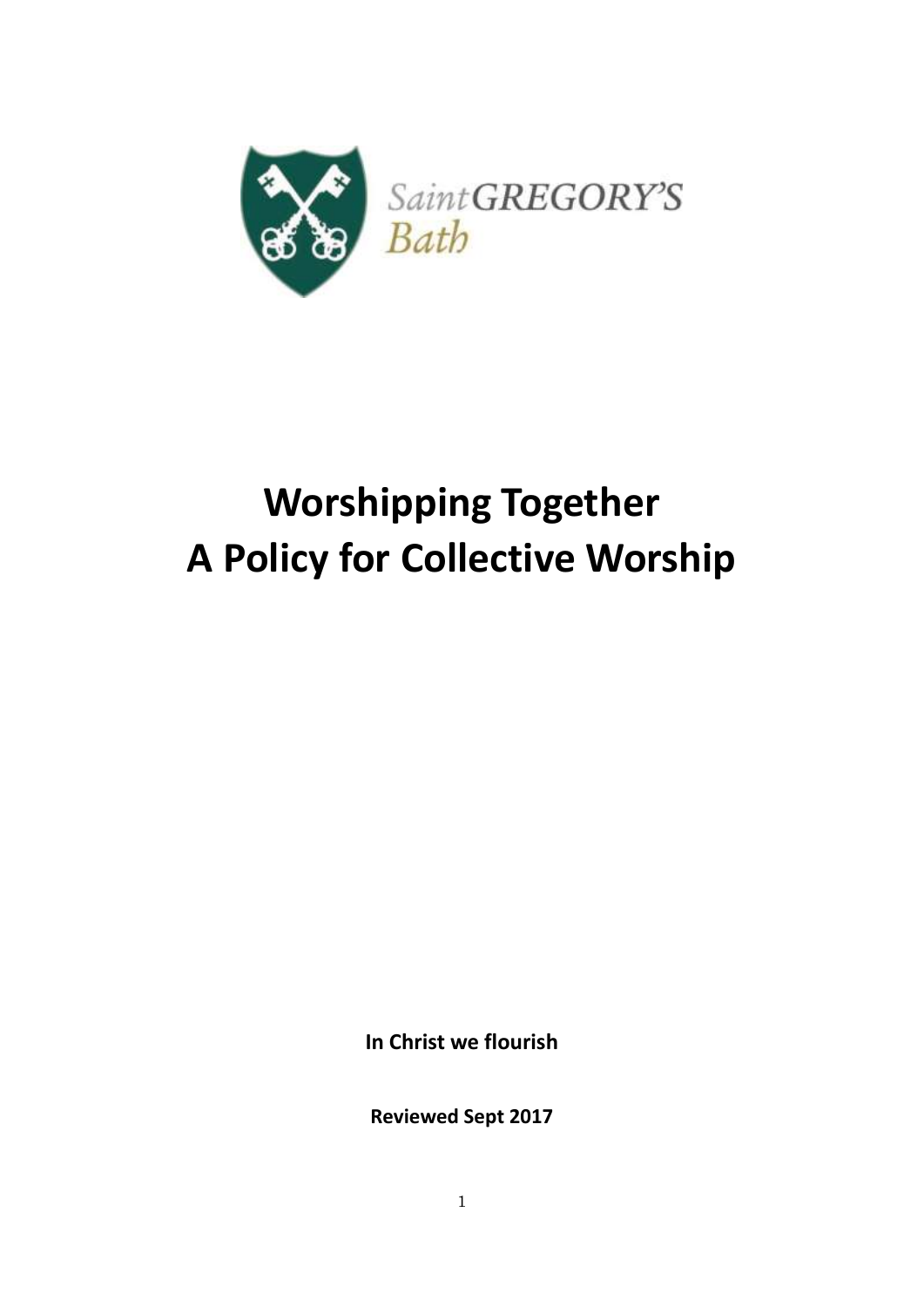#### **Rationale**

Our community exists to lead young people to flourish through Christ. (School Mission Statement and 'A People of Hope' page 3)

A fundamental part of our role as a community is to ensure that all within it develop their personal relationship with God. This can best be achieved by ensuring that our school provides ample opportunities, both formal and informal, for private prayer and for collective worship.

#### **Introduction**

Collective worship in a Catholic school is concerned with the revelation of God's presence so that praise, honour and thanksgiving may be given to Him. Collective worship should strengthen this Eucharistic community, which is called together to give witness to Jesus Christ. Collective worship is this community's response to God, who invites us to enter into a loving relationship with Him, made possible by the life, death and resurrection of Jesus Christ. As a Catholic school we create ways in which all have the opportunity to get closer to God, everything we do should be underpinned by the desire to deepen faith, enable communion and strengthen mission.

#### **Legal Requirements**

We embrace the legal requirement that there must be a daily act of worship for all students. (This can take place at any time during the school day and can be either a single act of worship for all students, or separate acts of worship in school groups). We understand that simply holding an assembly that includes a prayer, said by either the teacher or everyone present, does not fulfill this requirement. The act of worship is not designated curriculum time under regulations and will not be considered as part of the RE lesson (for time purposes). In this voluntary aided Catholic School, responsibility for arranging collective worship rests with the governing body after consultation with the Headteacher.

#### **Diocesan Guidelines**

We are a part of the wider pastoral mission of the Diocese of Clifton. The vision of Bishop Declan is outlined in 'A People of Hope' through which we are reminded that prayer should be inclusive and that students should be offered opportunities to explore the richness of our spiritual heritage (page 6). In addition to this the Bishop urges Catholic schools to have 'Liturgical celebrations that connect with pupil's lives as well as being faithful to the traditions of the Church' (page 7). A key theme of 'A People of Hope' is the need for Catholic schools to engage with spiritual development and formation; liturgy is one way of promoting spiritual development.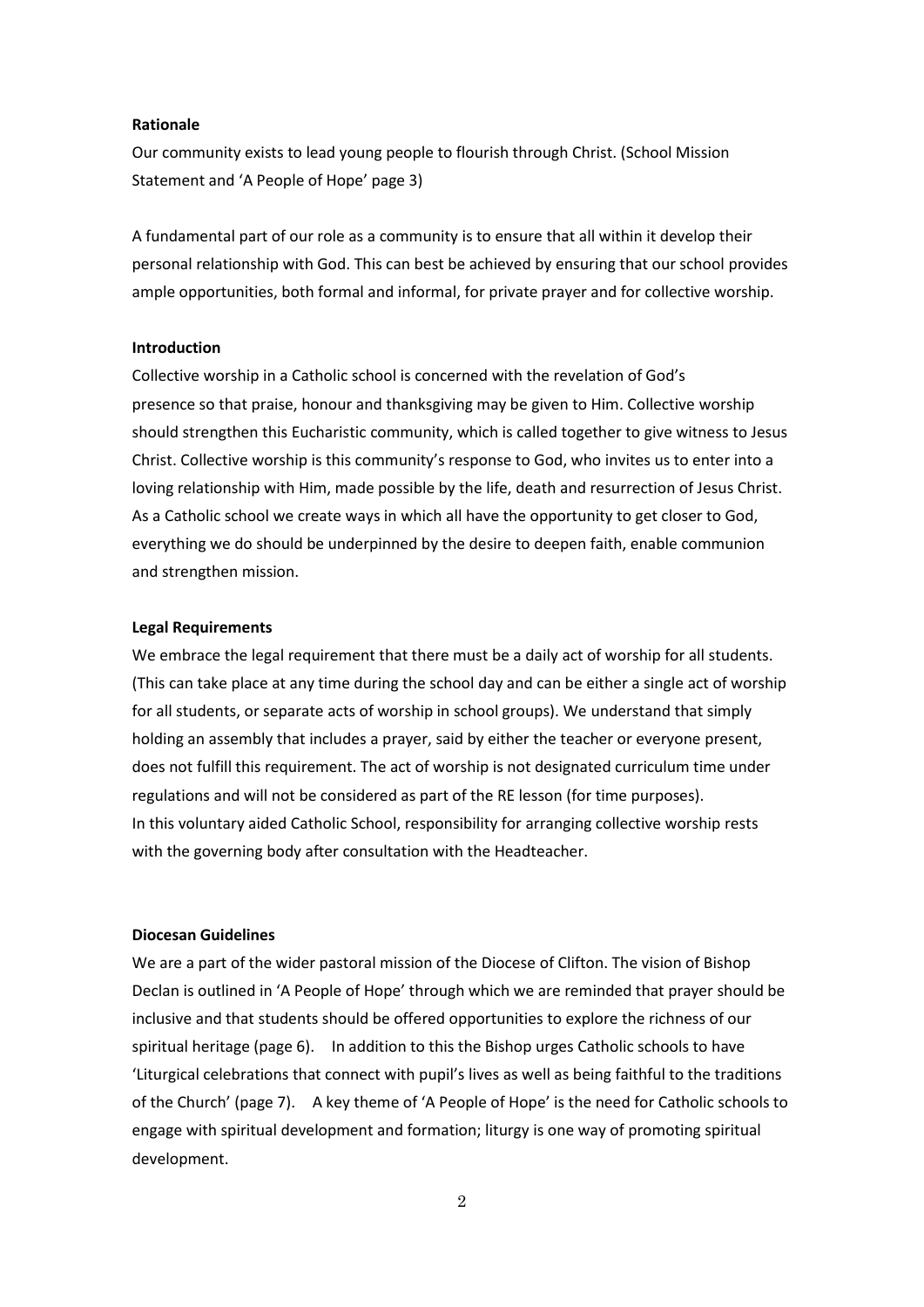As a Catholic School in the Diocese of Clifton we will use Collective Worship to promote 'Called to be a people of hope' and the Diocesan theme for the year of 'Bringing hope to others'. We use as a guidance for our collective worship a varied calendar of appropriate themes throughout the year.

# **The Place of Collective Worship in the Life of our School**

We endorse the belief that collective worship takes into account the religious and educational needs of all who share in it:

- Those who form part of the worshipping community in Church;
- **•** Those for whom school may be their first and only experience of Church;
- **•** Those from other Christian traditions, or none;
- Those from other faith backgrounds.

It will be an educational activity or experience to which all can contribute and from which all can gain.

Worship in this School is more than just a legal requirement. It is an integral part of school life and central to our Catholic tradition.

#### **The Aims of Collective Worship**

The aim of Collective Worship in the school is to promote a sacramental vision of life through which we celebrate God's presence in our community. We do this in order to contemplate the mystery of God; to unite our worshipping Eucharistic community and to develop the necessary skills of reverence, contemplation, reflection, interpretation, empathy and meditation. This will enable all to be reflective about their own spirituality, inform their own beliefs and respect the beliefs of others.

Full participation in our faith allows us:

- $\triangleright$  To grow in spiritual, moral, cultural and liturgical understanding;
- $\triangleright$  To grow in understanding of our living faith tradition;
- $\triangleright$  To develop a sense of awe, wonder and inspiration in the person of Christ;
- $\triangleright$  To examine and reflect upon our own individual faith journeys;
- $\triangleright$  To develop the skills of prayer.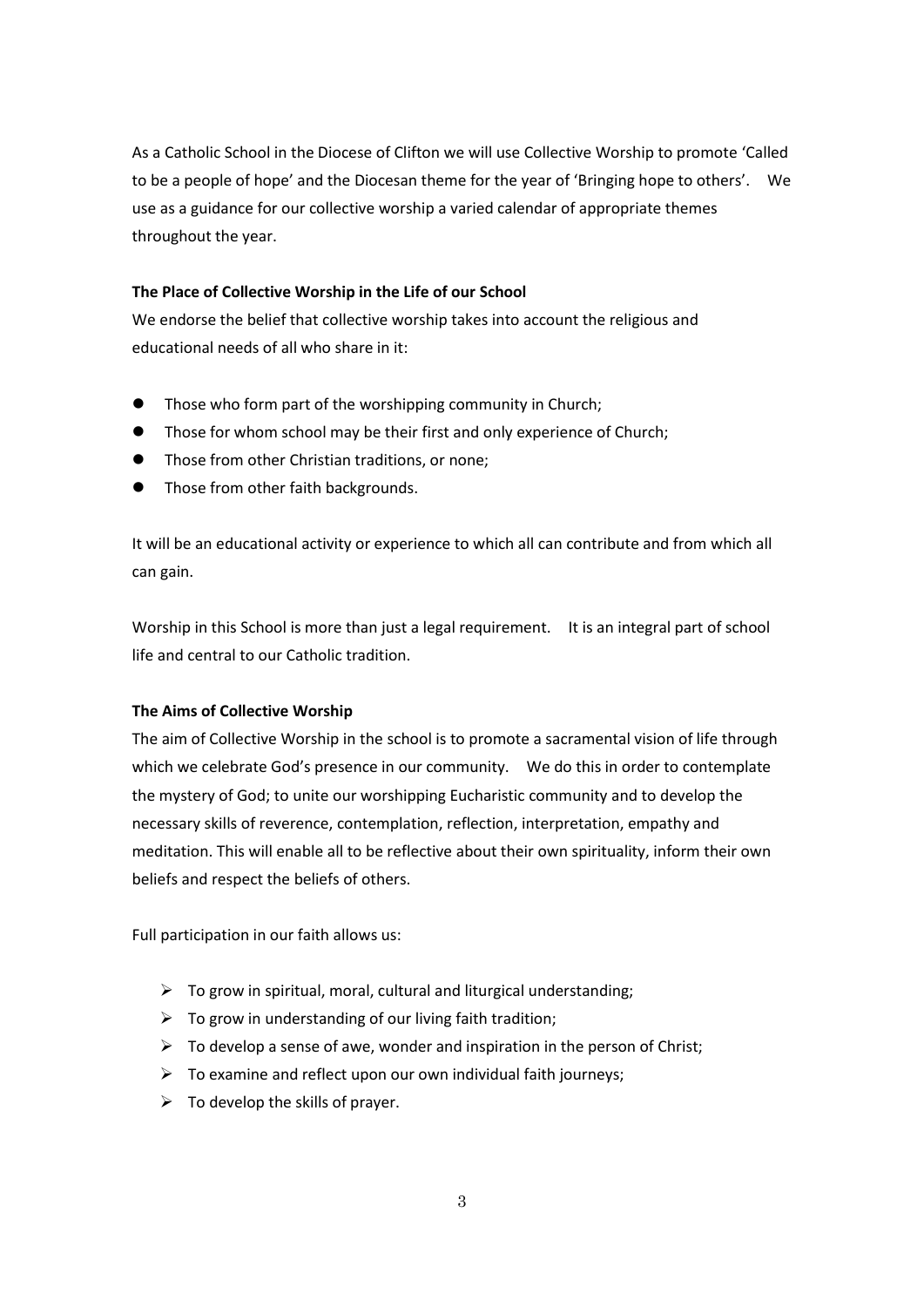# **Implementation**

All acts of worship should:

- $\triangleright$  Give glory and praise to God;
- $\triangleright$  Be structured to ensure a quality experience for all participants;
- $\triangleright$  Be kept to the point (and brief wherever possible);
- $\triangleright$  Be clear in their liturgical focus and varied in their delivery;

# **Collective worship at St Gregory's is arranged as follows:**

The school has a calendar and staff follow the spiritual themes outlined for the week. There is full consideration of the liturgical year, feast days and traditions of the Church, for example the rosary, pilgrimage and Stations of the Cross.

- $\triangleright$  At the start of each morning of the week the Head teacher and/or senior staff or other assigned staff lead collective worship in the context of an assembly to a year group.
- $\triangleright$  Tutors are expected to lead prayers with their tutor groups each morning. They have been provided with a copy of 'Praying Each Day' and the YouCat prayer book to help them in this and receive themed resources each week from the Chaplain to assist them in this.
- $\triangleright$  Teachers are expected to lead students in prayer before lunch and at the end of the day. A handbook of prayers appropriate to praying before lunch is provided to all staff.
- $\triangleright$  Year 5 & 6 Intake and taster days start with an opportunity for prayer and reflection
- $\triangleright$  The Chapel is open for personal prayer before exams.
- $\triangleright$  All students have a Service of Reconciliation in both Advent and Lent and then have the opportunity to go to confession if they wish to.
- $\triangleright$  Whole School Masses are celebrated at three points throughout the year to fit in with the liturgical and academic calendars of the year.
- $\triangleright$  In addition to liturgies of reconciliation, whole school liturgies are organised for Advent and Ash Wednesday.
- $\triangleright$  Holy Days of Obligation, should they occur in term time, are marked with Mass either as a whole school community or voluntary at lunch.

Students are actively encouraged to write their own prayers and prayer intentions. These often form the basis of Masses, liturgies, assemblies or a part of Chaplaincy activities and displayed in the chapel or other prominent places around the school.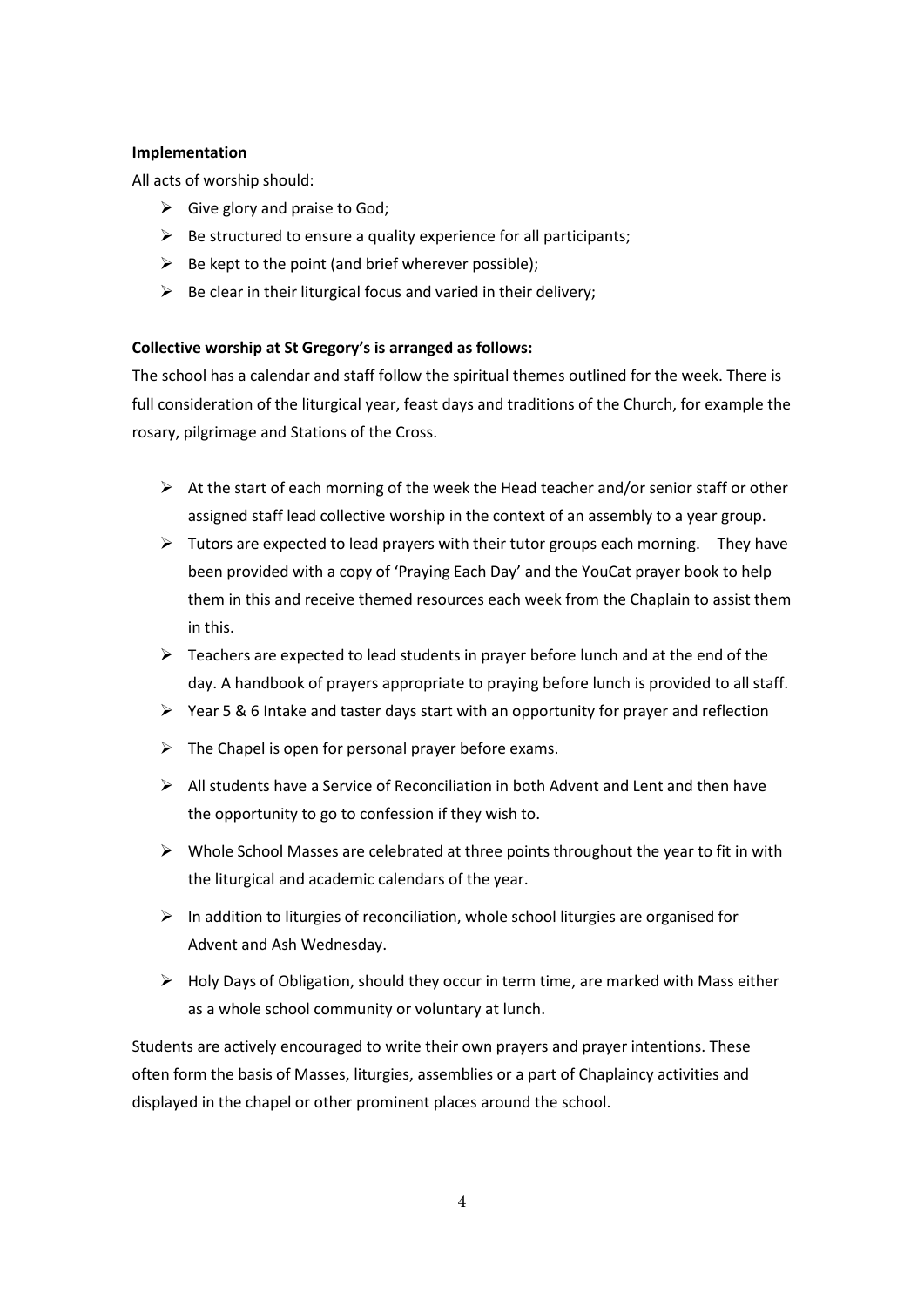- $\triangleright$  Once a week, during tutor time, an organised period of student led reflective worship takes place. This time of worship is prepared and delivered by students in advance, focusing on the weekly theme and is supported by the school Chaplain.
- $\triangleright$  Every tutor group lead an assembly to their year group over the course of the year, based on the theme of that particular week.

#### **Chaplaincy Opportunities**

The school employs a Lay Chaplain to lead Chaplaincy in the school through positive engagement with students and staff. The Chaplain aims to provide outreach opportunities and encourage active participation in the mission of the Church, ensuring that the experience of faith is all-encompassing and apostolic in nature. In the school Chapel the Chaplain organises prayer and activities for every break and lunch time throughout the week which include, Exposition of The Blessed Sacrament, the Rosary, Lectio Divina, meditation and creative workshops. At other times older students are encouraged to be proactive in leading worship, reflection and sessions.

Mass or the Liturgy of the Word with the distribution of the Eucharist, is celebrated in the School chapel weekly and all students are welcome.

The Governing Body is wholly responsible for determining whether the Liturgy of the Word with the distribution of the Eucharist is to be celebrated.

The Governing Body assert the primacy of the Eucharist as being the central liturgical act of our Catholic faith community. However, where appropriate, they have determined that the Liturgy of the Word with the distribution of the Eucharist may be celebrated in the Chapel as part of our voluntary provision. This will not replace the school Masses mentioned above. The same general principles apply to planning a Eucharistic celebration as to other acts of school worship and opportunities for students to participate should be maximised.

#### **Collective worship at the New Sixth**

The Education Reform Act 1988 clearly states that all students must take part in a daily act of collective worship. This includes those in Years 12 and 13 (the Sixth Form); however, the Education and Inspections Act 2006 allows sixth form students to withdraw themselves from the act of collective worship should they wish to do so.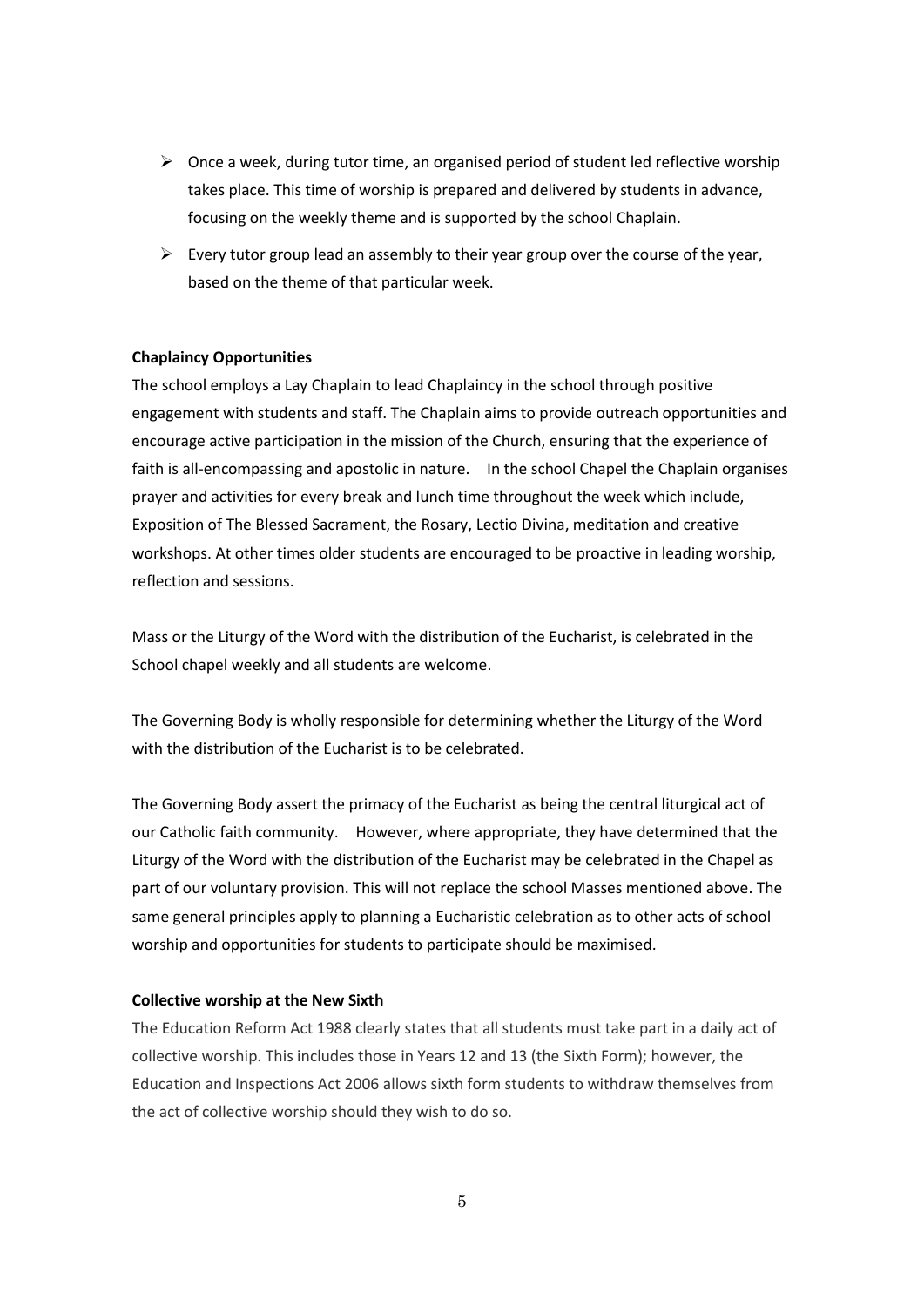The New Sixth therefore invites all students to participate in, or respect the desire of others to participate in, a daily reflection, prayer, thought of the day in tutor time. There is a voluntary time of Chaplaincy organised Collective Worship that takes place in The Well once a week.

All assemblies will have prayer as part of it and include within them examples of lives of people of faith and other good human beings, they may mark the celebration of a broad range of religious and cultural festivals that reflect the diversity of faiths, and include a response to key local, national and international events. They are encouraged to be co-ordinated, where possible, with the calendar of themes that are used in the daily worship of St Gregory's.

All students at the New Sixth are invited and warmly welcomed to attend Masses or Liturgies that are taking place within the rest of the school community.

St Gregory's employs a Lay Chaplain to work specifically within the New Sixth and The Well homes the chaplaincy provision. Additionally, there is the presence of a Chaplain from St Mark's who works in collaboration with St Gregory's Chaplain as part of the New Sixth Chaplaincy provision.

The Well seeks to:

- $\triangleright$  provide opportunities for students to think about their own beliefs, whether religious or otherwise
- $\triangleright$  consider The Big Questions which don't necessarily have easy / definitive answers
- $\triangleright$  put faith into action by supporting charities
- $\triangleright$  providing times for silent reflection / prayer
- $\triangleright$  celebration of successes of members of the school community
- $\triangleright$  input from visiting speakers / experts
- $\triangleright$  It also offers more formal opportunities for collective worship such as morning reflection each week, seasonal celebrations and liturgies, carol services and inter-denominational services.)

# **Policy Monitoring and Review**

In this voluntary aided Catholic School, it is the overall responsibility of governors, in consultation with the Head teacher, to ensure that the legal requirements are met and opportunities for quality collective worship are being delivered. Those responsible will ensure that acts of worship are in accordance with the school's Trust Deed and consistent with the rites and practices of the Catholic Church.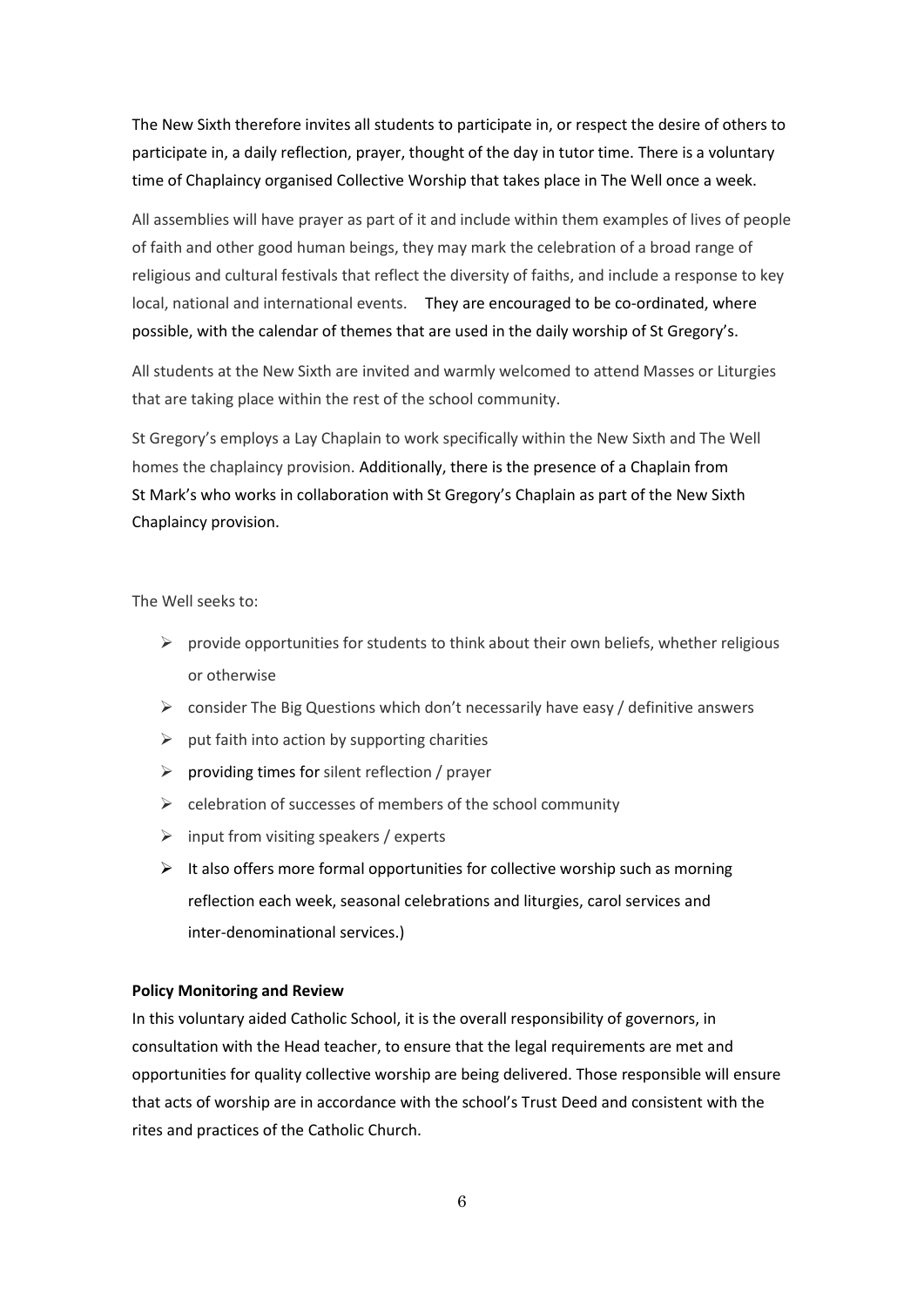This policy is monitored by the Head of RE and is evaluated and reviewed every two years. Governors review reports on the prayer life of the school on a regular basis. This forms part of the Headteacher's report to governors.

The following will be monitored:

- Time set aside for collective worship;
- Whether the observed practice is consistent with agreed policy;
- Whether collective worship is resourced in terms of materials, visual aids, etc;
- Staff development on collective worship and its impact;
- Prayer focus and its effectiveness in drawing students into prayer;
- Impact on students and members of the school community;
- Opportunities for students to develop the necessary skills to access and lead worship and prayer;
- Records of themes and teachings of the Catholic Church covered in collective Worship.

Observation and monitoring records should be kept and should form part of the self review process. Outcomes of monitoring will be communicated to staff and governors with recommendations for future action.

# **Right of Withdrawal**

Parents have a right in law to remove their child from all or part of the religious education programme or collective worship. While the governors respect this right and will make individual arrangements if necessary, we would strongly discourage parents from considering this option since it runs counter to the mission of the school and its Instrument of Government.

# **The Role of the Co-ordinator for Collective Worship (Head of RE):**

The co-ordinator will be responsible for:

- Formulating a written policy;
- Ensuring that collective worship is appropriate to the age, aptitudes and family backgrounds of students;
- Ensuring that collective worship takes account of the religious and educational needs of all who share in it and is rooted in the Catholic teachings;
- Assisting the governors and Headteacher in carrying out their legal responsibilities with regard to collective worship.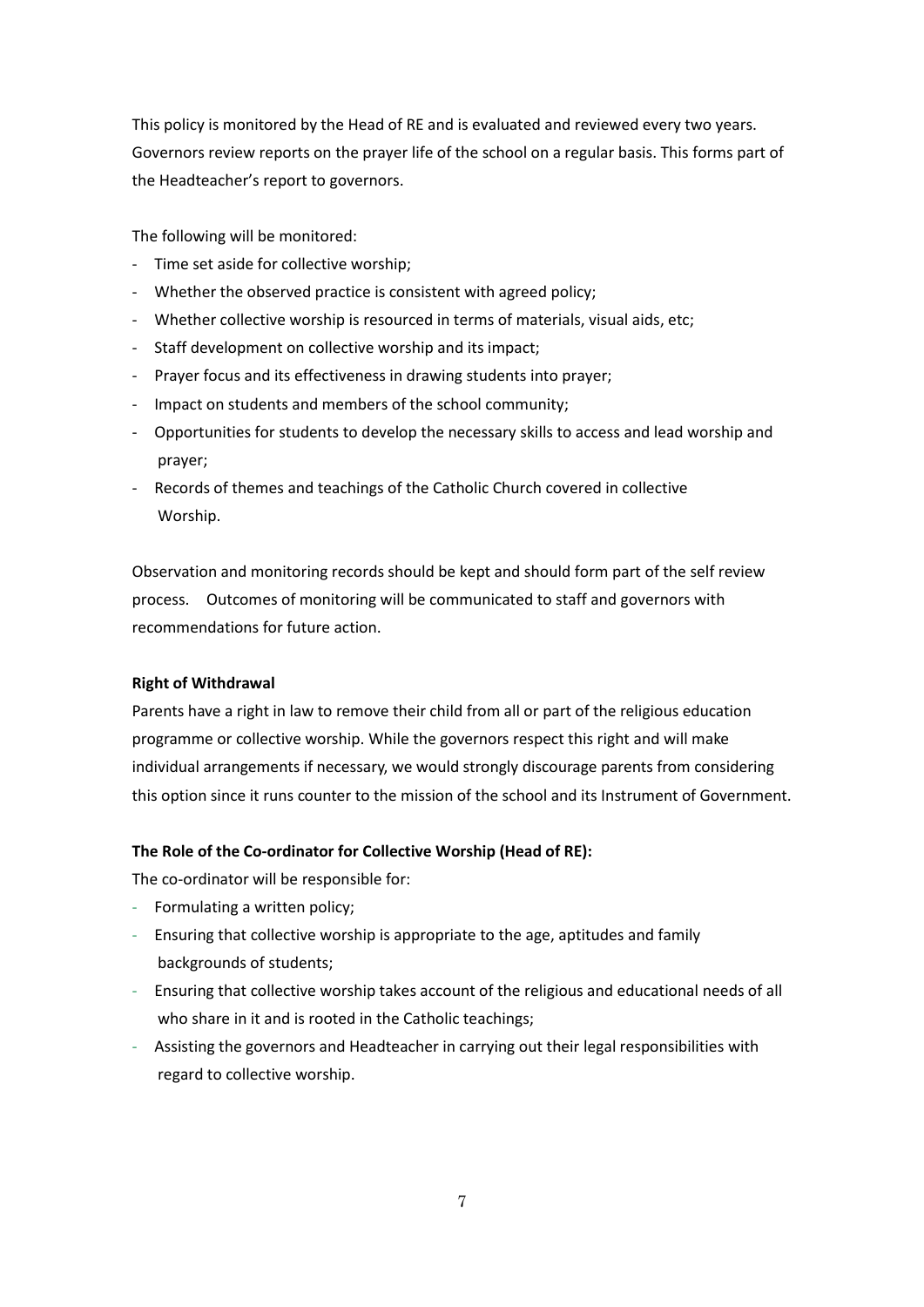# **Communication**

This policy will be communicated to:

- All members of the school community;
- New members of staff and will form part of their induction;
- New parents, to promote positive attitudes towards collective worship

This policy should be read in conjunction with Governors Policies on:

- **•** Behaviour for Excellence
- Mission Statement/School Creed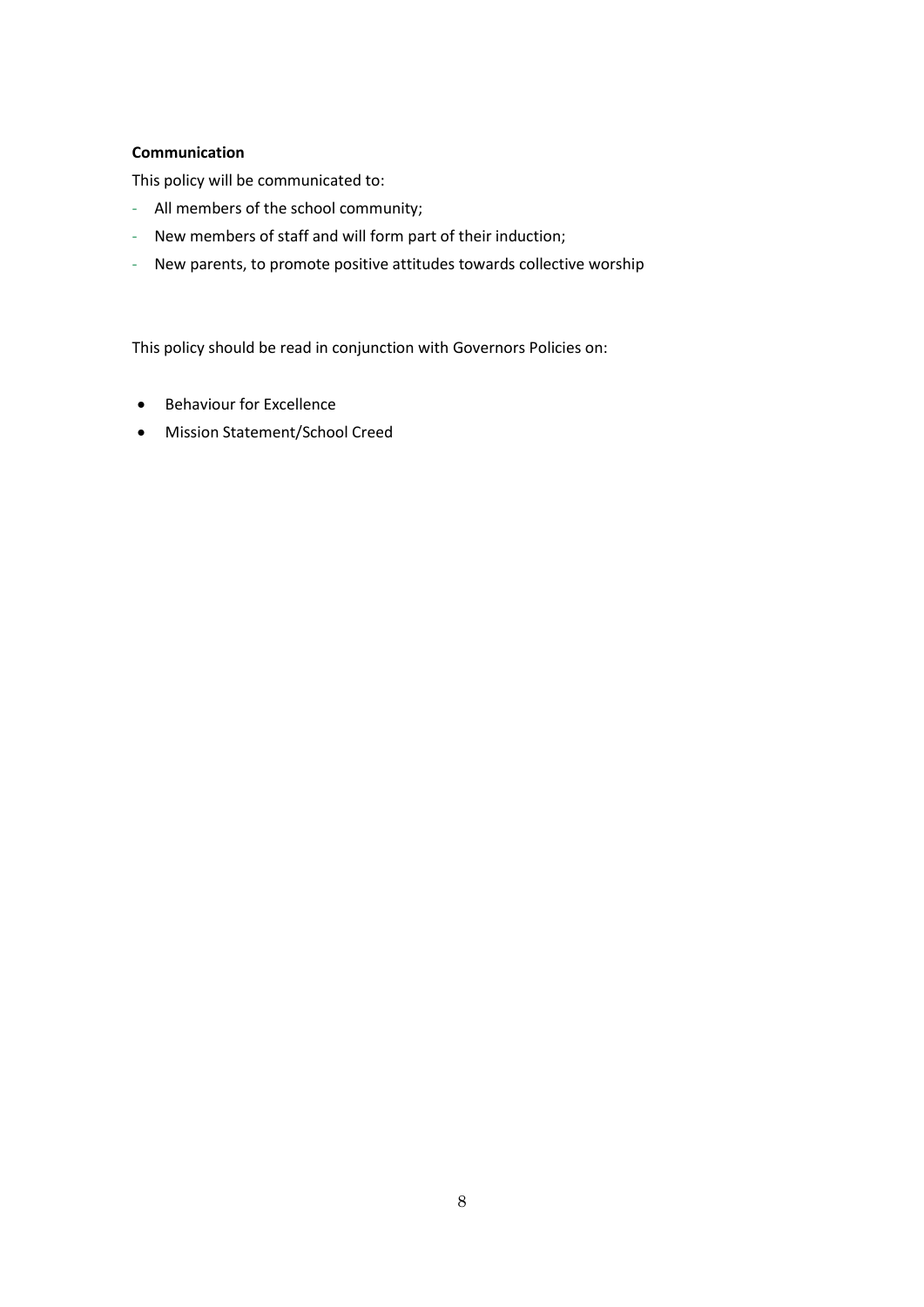# **Definitions**

## **Liturgy**

Liturgy literally means 'work of the people' and points to the fact that something else is going on beyond prayer. It is the formalising of worship at the heart of which is symbol and action.

# **Prayer**

-

Prayer may be an individual experience or, if it is an activity with others, may form part of an act of worship. One of the early fathers of the Church described prayer as "the raising of one's mind and heart to God or requesting of good things from God." These words of St John Damascene, now found in the catechism, illustrate why we begin and end each day with a prayer.<sup>1</sup>

# **Collective Worship**

Collective worship is concerned with giving glory, honour and thanks to God. It is our loving response, in word and action, to God's invitation to enter into a relationship, made possible through the work of Jesus Christ and the witness of the Holy Spirit. Worship is at the very heart of our school and must reflect something special or separate from ordinary School activities.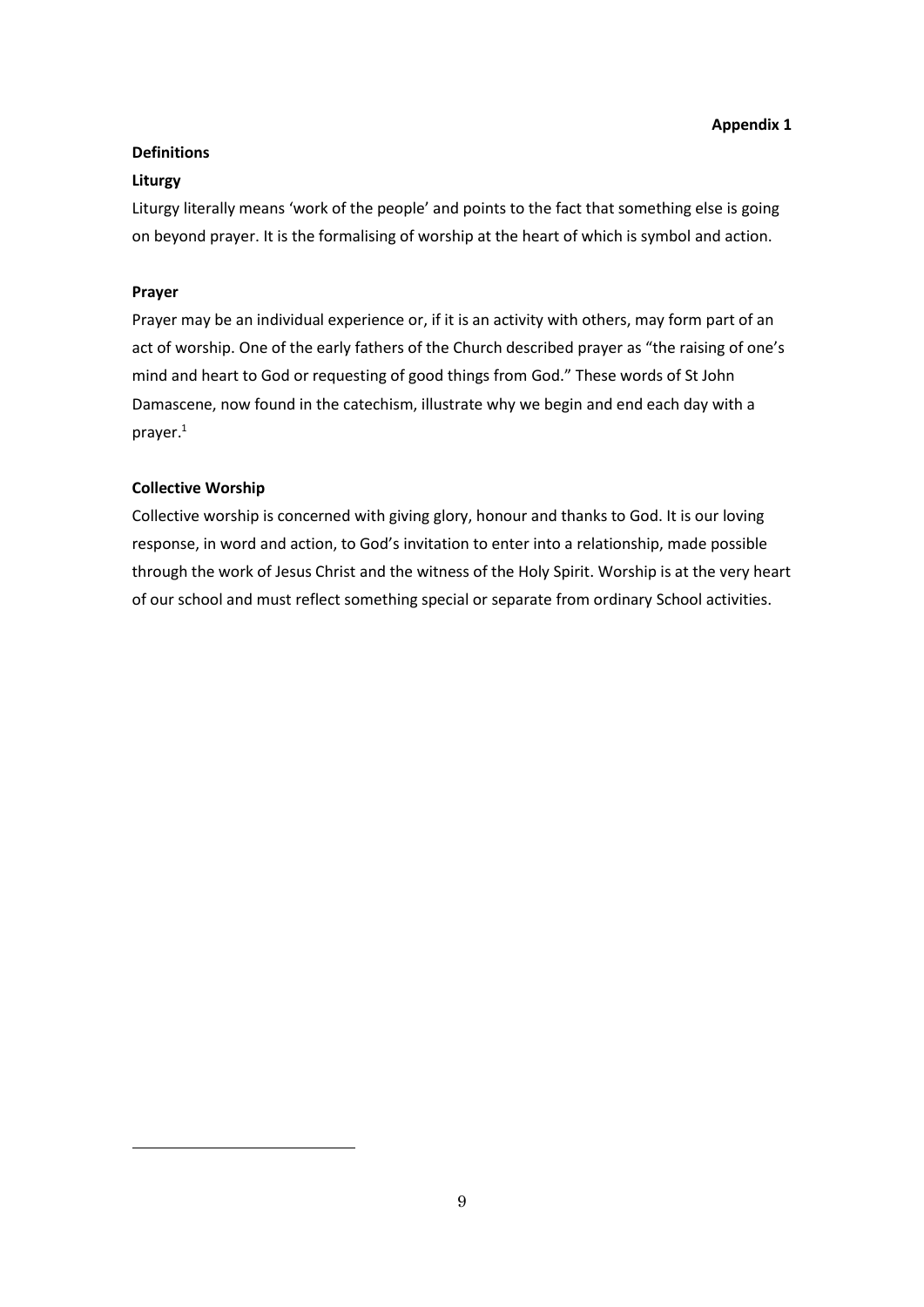# **Appendix 2**

# **Prayer Experiences**

Students are introduced to a variety of forms and styles of prayer, which are developed in ways which are appropriate to their age and stage of development.

| Type:                         | Example:                                                                              |
|-------------------------------|---------------------------------------------------------------------------------------|
| Praying the psalms            | 'I thank you for the wonder of my being' [Psalm139]                                   |
| <b>Traditional prayers</b>    | Glory be to the Father, Our Father, Hail Mary                                         |
| Repetitive prayer [mantra]    | 'Jesus, I love you', repeated several times, slowly                                   |
| Meditation                    | Scripture reflection with use of imagination                                          |
| <b>Bodily prayer</b>          | Raising hands in praise, bowing, dancing, genuflecting                                |
| Prayer of the heart           | Stillness to listen to God: 'Be still and know that I am<br>God.'                     |
| Contemplation                 | Looking at trees, a sunset, an icon, work done in the topic                           |
| Gestures                      | The sign of the cross, the sign of peace                                              |
| Hymns                         | Traditional and modern hymns                                                          |
| Music                         | Listening to quiet, reflective music                                                  |
| Litanies                      | For all creation: Thanks be to God                                                    |
| Processions                   | Gospel procession with sung 'alleluia'                                                |
| Prayer services and liturgies | Formal and spontaneous prayer using holy water,<br>candles, incense and other symbols |
| Celebrations                  | Prayer, song, sharing food and drink, celebrating<br>work done                        |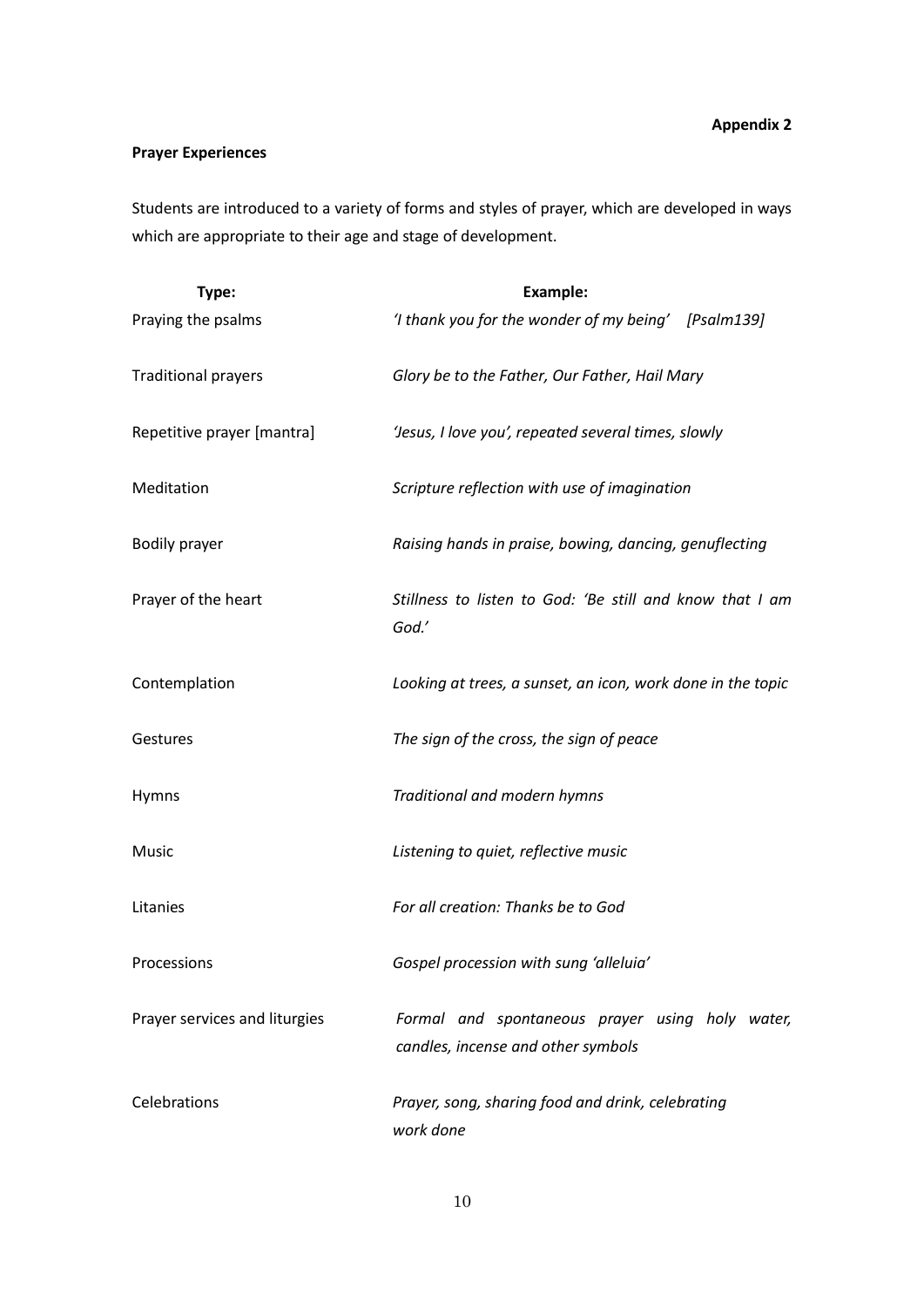#### **Appendix 3**

#### **Basic structure of a non-Eucharistic Liturgy**

A liturgy works best when it has a simple structure.

#### **Before you begin**

#### **Environment**

How can we transform a space which might also be used for school dinners and Drama into a sacred space for worship?

Use colours, symbols and decorations appropriate to the liturgical season.

Consider how all the senses can be involved – as members of the assembly approach *(the space)*, as they gather, and during the liturgy, what will they:

- **See** (actions, gestures, symbols, decorations)
- **Hear** (readings, prayers, music, other sounds, silence),
- **Smell** (incense, perfumed oil),
- **Touch** (symbols, actions, gestures)?

It may not be possible, or desirable, to exploit all of these in every liturgy.

Beware of overkill! The environment should enhance the liturgical action, not distract from it.

## **The liturgy itself**

# **Gathering**

Setting the scene and mood for the celebration.

Gathering people from their different situations and helping to prepare them to celebrate as one worshipping community.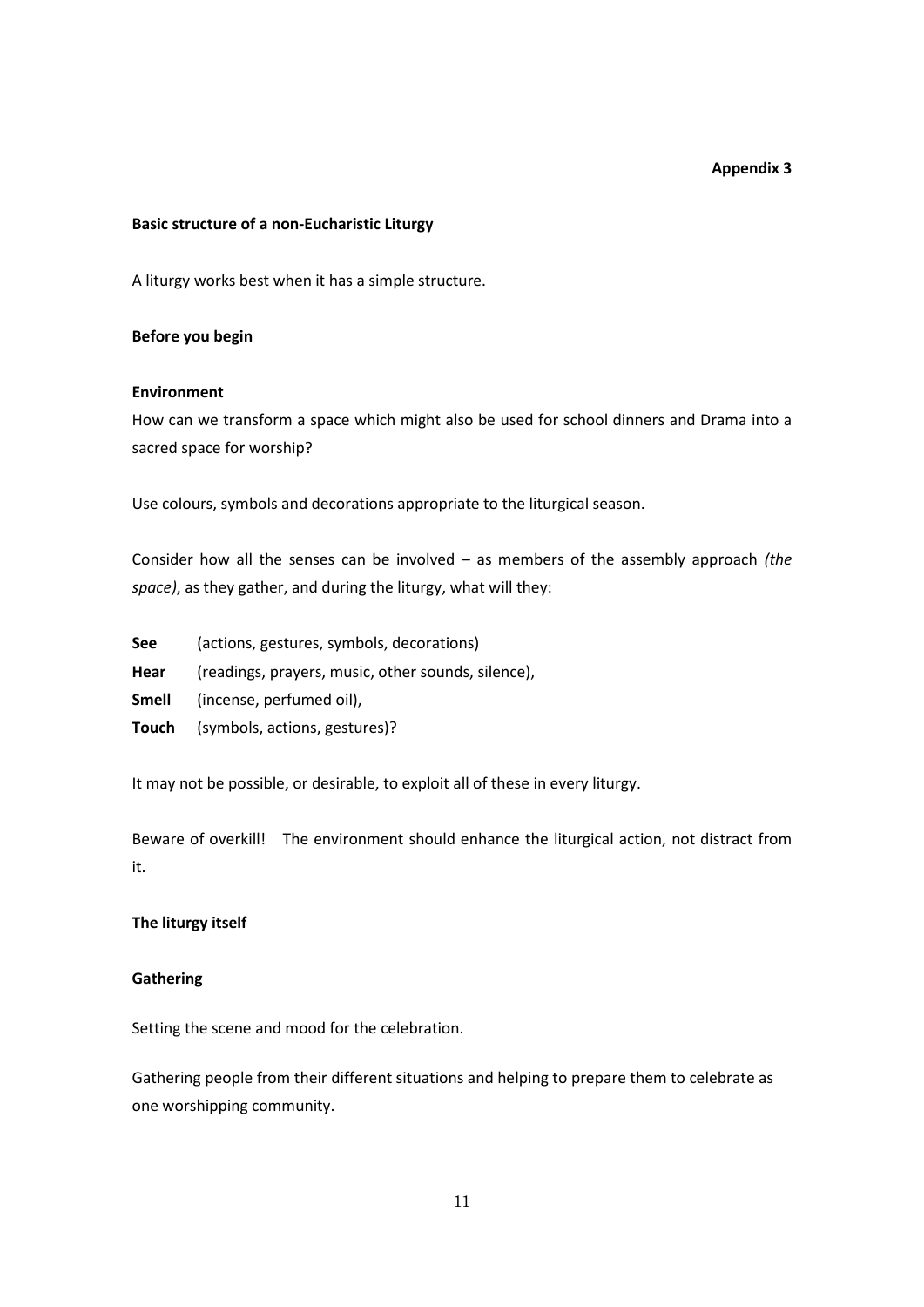# **Word of God**

This is the most important part of the liturgy. Everything else should flow from it and be guided by it. Where will the book of the Word be as people gather? How do we welcome the Word and give it honour? Do we process the book from which the Word will be proclaimed? Do we process with it? (If we have a typed copy of the reading, it should be given dignity and enclosed within a suitably substantial cover.)

What happens to the book of the Word after it has been proclaimed?

#### **Responding to God's Word**

Consider the most appropriate response for the Word and season, for example:

**Music** (a Psalm or other song),

**Symbolic action** (ritual gesture, movement [e.g. procession], veneration, etc.)

#### **Silence, contemplation**

**Prayer** (silent, spoken by individual/group(s)/all, sung, chanted, litany form, etc.) A closing prayer will normally come at the very end of the "Responding" section.

#### **Going forth**

How do we 'get out' of the celebration? (Music, movement, dispersal…) How will the spirit of the celebration continue in the time that follows?